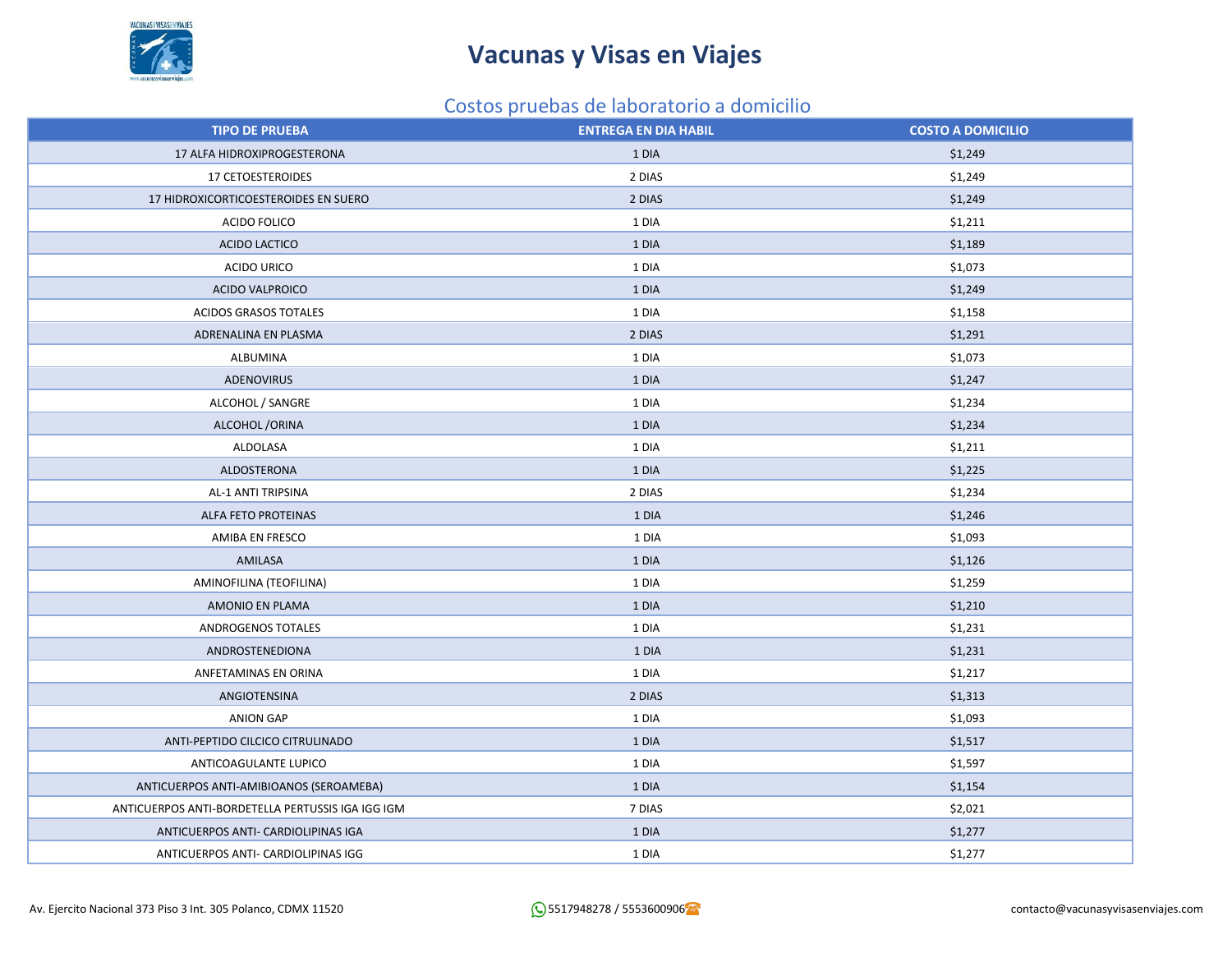

| ANTICUERPOS ANTI- CARDIOLIPINAS IGM        | 1 DIA  | \$1,277 |
|--------------------------------------------|--------|---------|
| ANTICUERPOS ANTI - CENTROMERO              | 1 DIA  | \$1,286 |
| ANTICUERPOS ANTI-CHLAMYDIA TRACHOMATIS IGA | 1 DIA  | \$1,277 |
| ANTICUERPOS ANTI-CHLAMYDIA TRACHOMATIS IGG | 1 DIA  | \$1,277 |
| ANTICUERPOS ANTI-CHLAMYDIA TRACHOMATIS IGM | 1 DIA  | \$1,277 |
| ANTICUERPOS ANTI- CISTICERCOS              | 1 DIA  | \$1,231 |
| ANTICUERPOS ANTI- CITOMEGALOVIRUS IGG      | 1 DIA  | \$1,231 |
| ANTICUERPOS ANTI- CITOMEGALOVIRUS IGM      | 1 DIA  | \$1,246 |
| ANTICUERPOS ANTI- CITOPLASMA C-ANCA        | 1 DIA  | \$1,317 |
| ANTICUERPOS ANTI-DENGUE IGG                | 1 DIA  | \$1,323 |
| ANTICUERPOS ANTI-DENGUE IGM                | 1 DIA  | \$1,323 |
| ANTICUERPOS ANTI- DNA DOBLE CADENA         | 1 DIA  | \$1,277 |
| ANTICUERPOS ANTI- NATIVO                   | 1 DIA  | \$1,277 |
| ANTICUERPOS ANTI- DESNATURALIZADO          | 2 DIAS | \$1,424 |
| ANTICUERPOS ANTI- FOSFOLIPIDOS IGG         | 1 DIA  | \$1,313 |
| ANTICUERPOS ANTI- FOSFOLIPIDOS IGM         | 1 DIA  | \$1,313 |
| ANTICUERPOS ANTI- HEPATITIS A IGM          | 1 DIA  | \$1,313 |
| ANTICUERPOS ANTI- HEPATITIS A TOTAL        | 1 DIA  | \$1,313 |
| ANTICUERPOS ANTI- HEPATITIS C              | 1 DIA  | \$1,319 |
| ANTICUERPOS ANTI HERPES I IGG              | 1 DIA  | \$1,231 |
| ANTICUERPOS ANTI HERPES I IGM              | 1 DIA  | \$1,246 |
| ANTICUERPOS ANTI-HERPES II IGG             | 1 DIA  | \$1,231 |
| ANTICUERPOS ANTI-HERPES II IGM             | 1 DIA  | \$1,246 |
| ANTICUERPOS ANTI- HISTOPLASMA              | 2 DIAS | \$1,294 |
| ANTICUERPOS ANTI-HIV DUO                   | 1 DIA  | \$1,253 |
| ANTICUERPOS ANTI.INSULINA                  | 1 DIA  | \$1,321 |
| ANTICUERPOS ANTI-ISLOTES DE LANGERHANS     | 8 DIAS | \$1,703 |
| <b>ANTICUERPOS ANTI-JO</b>                 | 1 DIA  | \$1,277 |
| ANTICUERPOS ANTI- LEPTOSPIRA               | 8 DIAS | \$2,584 |
| ANTICUERPOS ANTI-LYME WESTERN BLOT         | 7 DIAS | \$2,611 |
| ANTICUERPOS ANTI MICROSOMALES              | 1 DIA  | \$1,277 |
| ANTICUERPOS ANTI- MITOCONDRIALES           | 1 DIA  | \$1,277 |
| ANTICUERPOS ANT- MUSCULO LISO              | 1 DIA  | \$1,277 |
| ANTICUERPOS ANTI-MYCOPLASMA PNUMONIAE IGG  | 1 DIA  | \$1,277 |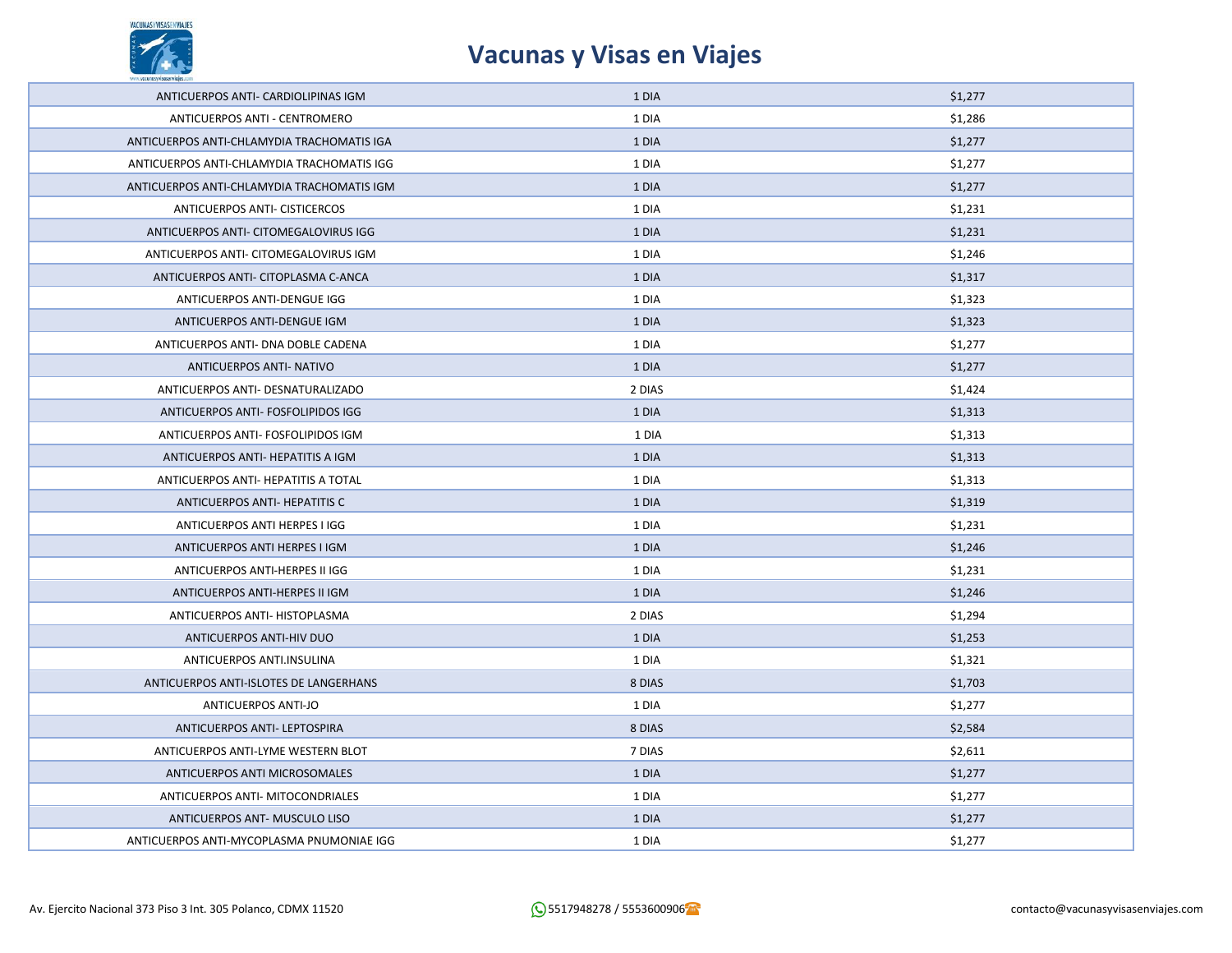

| ANTICUERPOS ANTI-MYCOPLASMA PNUMONIAE IGM                      | 1 DIA  | \$1,277 |
|----------------------------------------------------------------|--------|---------|
| ANTICUERPOES ANTI-NUCLEARES                                    | 1 DIA  | \$1,231 |
| ANTICUERPOS ANTI-PAPOVIRUS                                     | 3 DIAS | \$1,313 |
| ANTICUERPOS ANTI-PAROTIDITIS IGG                               | 1 DIA  | \$1,277 |
| ANTICUERPOS ANTI-PAROTIDITIS IGM                               | 1 DIA  | \$1,277 |
| ANTICUERPOS ANTI PEROXIDASA                                    | 1 DIA  | \$1,246 |
| ANTICUERPOS ANTI- PLAQUETARIOS                                 | 8 DIAS | \$2,904 |
| ANTICUERPOS ANTI-HERITROCITARIOS COOMBS DIRECTO                | 1 DIA  | \$1,137 |
| ANTICUERPOS ANTI-RH CERICOS COMS INDIRECTO                     | 1 DIA  | \$1,165 |
| <b>ANTICUERPOS ANTI- RNA</b>                                   | 3 DIA  | \$1,277 |
| <b>ANTICUERPOS ANTI-RNP</b>                                    | 1 DIA  | \$1,277 |
| ANTICUERPOS ANTI RUBEOLA IGG                                   | 1 DIA  | \$1,211 |
| ANTICUERPOS ANTI RUBEOLA IGM                                   | 1 DIA  | \$1,230 |
| ANCUERPOS ANTI-SARAMPION IGG                                   | 1 DIA  | \$1,277 |
| ANCUERPOS ANTI-SARAMPION IGG                                   | 1 DIA  | \$1,290 |
| ANTICUERPOS ANTI- SCL-70                                       | 1 DIA  | \$1,277 |
| ANTICUERPOS ANTI-SMITH SM                                      | 1 DIA  | \$1,277 |
| ANTICUERPOS ANTI-SSA RO                                        | 1 DIA  | \$1,277 |
| ANTICUERPOS ANTI-SSB La                                        | 1 DIA  | \$1,277 |
| ANTICUERPOS ANTI- TIROGLOBULINA                                | 1 DIA  | \$1,246 |
| ANTICUERPOS ANTI TIROIDEOS (ANTI-TPO CUALITATIVO)              | 1 DIA  | \$1,246 |
| ANTICUERPOS ANTI-TOXOCARA                                      | 1 DIA  | \$1,376 |
| ANTICUERPOS ANTI TOXOPLASMA IGG                                | 1 DIA  | \$1,174 |
| ANTICUERPOS ANTI TOXOPLASMA IGM                                | 1 DIA  | \$1,185 |
| ANTICUERPOS ANTI- TREPONEMICOS                                 | 1 DIA  | \$1,199 |
| ANTICUERPOS ANTI TRIPANOSOMA (PRUEBA DE CHAGAS)                | 1 DIA  | \$1,313 |
| ANTICUERPOS ANTI-TUBERCULOSIS                                  | 1 DIA  | \$1,277 |
| ANTICUERPOS ANTI VARICELA IGG                                  | 1 DIA  | \$1,277 |
| ANTICUERPOS ANTI VARICELA IGM                                  | 1 DIA  | \$1,293 |
| ANTICUERPOS CONTRA ANTIGENO DE SUPERFICIE DE HEPATITIS B TOTAL | 1 DIA  | \$1,313 |
| ANTICUERPOS CONTRA ANTIGENO E DE HEPATITIS B                   | 1 DIA  | \$1,345 |
| ANTICUERPOS CONTRA HEPATITIS A TOTAL                           | 1 DIA  | \$1,313 |
| ANTICUERPOS DE CENTRO B CORE IGM                               | 1 DIA  | \$1,313 |
| ANTICUERPOS DE CENTRO B CORE TOTAL                             | 1 DIA  | \$1,313 |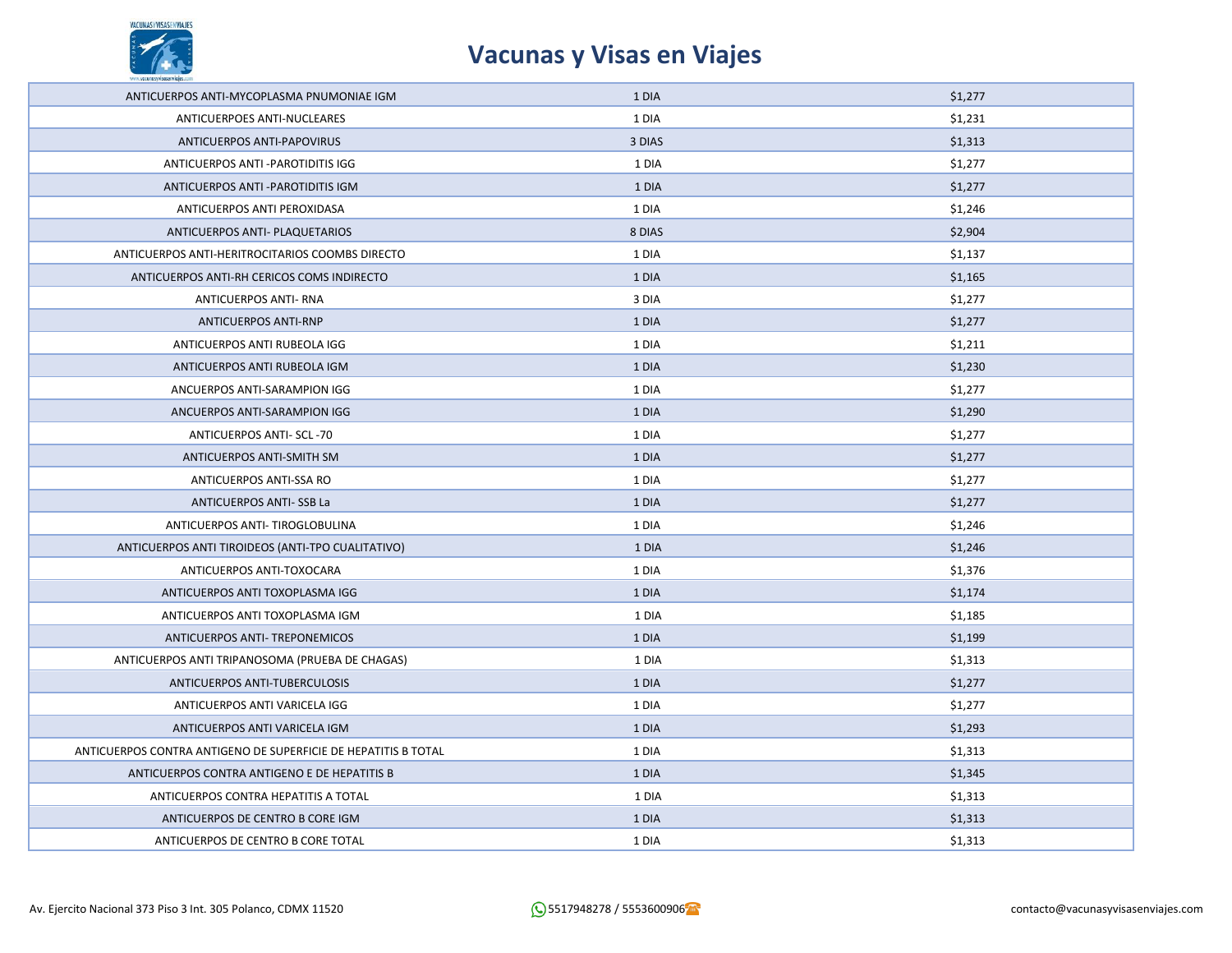

| ANTICUERPOS ESPERMATICOS (PRUEBA DE FRANKLIN)           | 2 DIAS  | \$1,174 |
|---------------------------------------------------------|---------|---------|
| ANTICUERPOS HELICOBACTER PYLORI IGA                     | 1 DIA   | \$1,422 |
| ANTICUERPOS HELICOBACTER PYLORI IGG                     | 1 DIA   | \$1,422 |
| ANTICUERPOS HELICOBACTER PYLORI IGM                     | 1 DIA   | \$1,422 |
| ANTICUERPOS HETEROFILOS                                 | 1 DIA   | \$1,165 |
| ANTICUERPOS RECEPTORES DE ACETILCOLINA                  | 9 DIAS  | \$2,187 |
| ANTICUERPOS SUPRARRENALES                               | 12 DIAS | \$3,460 |
| ANTIESTREPTOLICINAS                                     | 1 DIA   | \$1,142 |
| ANTIGENO AUSTRALIA (ANTIGENO DE SUPERFICIE HEPATITIS B) | 1 DIA   | \$1,291 |
| ANTICUERPOS ANTI EPSTEIN BARR AG TEMPRANO IGG(EA)       | 1 DIA   | \$1,290 |
| ANTICUERPOS ANTI EPSTEIN BARR AG TEMPRANO IGG(EBNA-IGG) | 1 DIA   | \$1,257 |
| ANTICUERPOS ANTI EPSTEIN BARR AG TEMPRANO IGG(CAPSIDE)  | 1 DIA   | \$1,257 |
| ANTICUERPOS ANTI EPSTEIN BARR AG TEMPRANO IGM(CAPSIDE)  | 1 DIA   | \$1,257 |
| ANTIGENO CARSINO EMBRIONARIO                            | 1 DIA   | \$1,250 |
| ANTIGENO HELICOBACTER PYLORI EN HECES                   | 1 DIA   | \$1,517 |
| ANTIGENO DE SUEPERFICIE HEPATITIS B                     | 1 DIA   | \$1,291 |
| ANTIGENO E DE HEPATITIS B                               | 1 DIA   | \$1,319 |
| ANTIGENO HLA-B27                                        | 10 DIAS | \$2,108 |
| ANTIGENO PROSTATICO ESPECIFICO (PSA)                    | 1 DIA   | \$1,157 |
| ANTIGENO PROSTATICO LIBRE                               | 1 DIA   | \$1,197 |
| <b>ANTITROMBINA III</b>                                 | 1 DIA   | \$1,323 |
| APOLIPOPROTEINAS B                                      | 1 DIA   | \$1,309 |
| APOLIPOPROTEINAS A-1                                    | 1 DIA   | \$1,309 |
| AZUCARES REDUCTORES                                     | 1 DIA   | \$1,100 |
| BACILOSCOPIA DE 01 MUESTRA BAAR                         | 2 DIAS  | \$1,110 |
| BACILOSCOPIA DE 02 MUESTRA BAAR                         | 2 DIAS  | \$1,170 |
| BACILOSCOPIA DE 03 MUESTRA BAAR                         | 2 DIAS  | \$1,234 |
| BACILOSCOPIA DE 05 MUESTRA BAAR                         | 2 DIAS  | \$1,321 |
| BACILOSCOPIA DE 10 MUESTRA BAAR                         | 2 DIAS  | \$1,577 |
| <b>BARBITURICOS</b>                                     | 1 DIA   | \$1,249 |
| <b>BENZODIACEPINAS</b>                                  | 1 DIA   | \$1,217 |
| BETA 02 MICROGLOBULINA                                  | 1 DIA   | \$1,277 |
| <b>BIOMETRIA HEMATICA</b>                               | 1 DIA   | \$1,114 |
| <b>BIOXIDO DE CARBONO</b>                               | 1 DIA   | \$1,093 |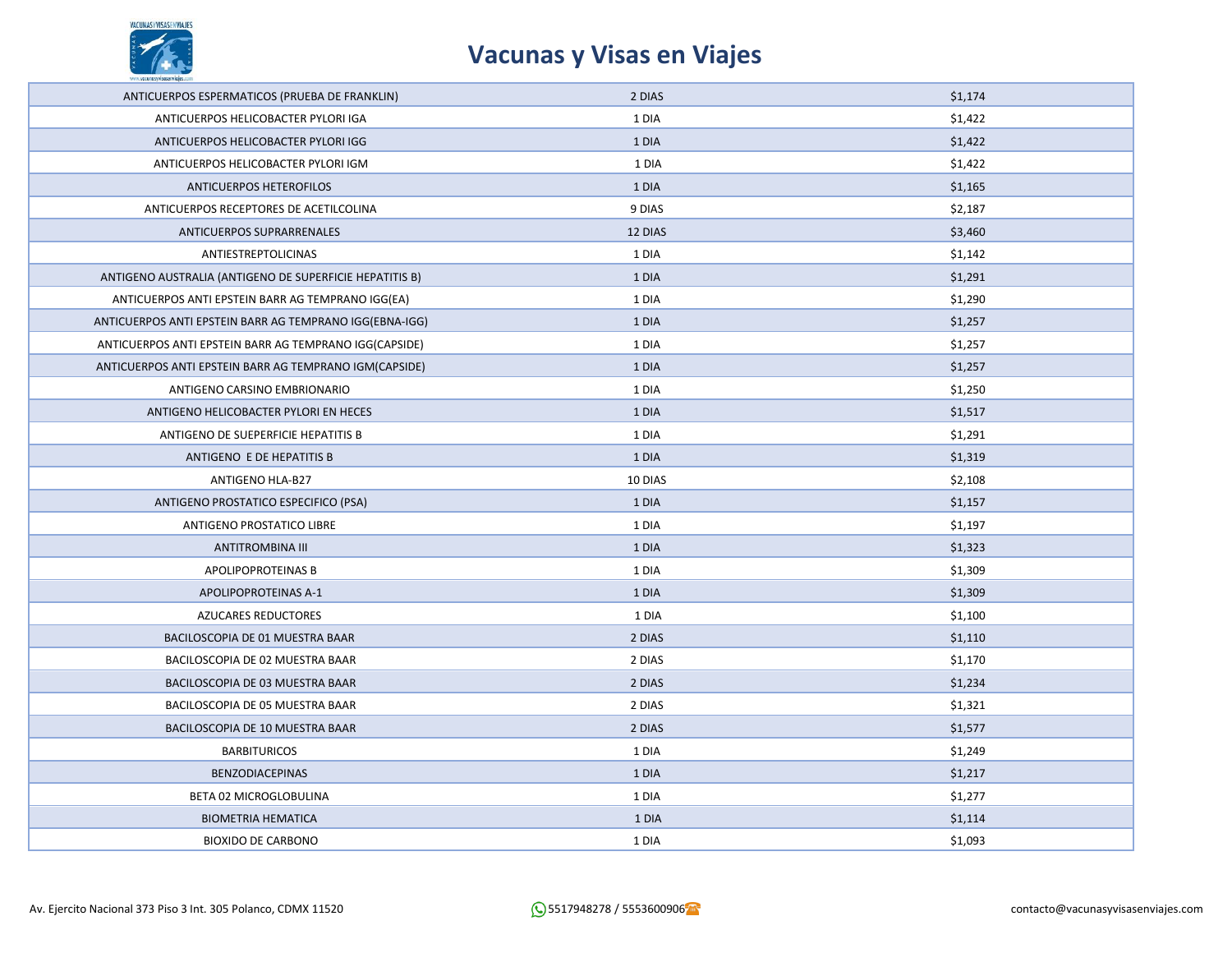

| BRUCELLA ABORTUS POR ROSA DE BENGALA   | 1 DIA  | \$1,230 |
|----------------------------------------|--------|---------|
| BUSQUEDA DE CRYPTOSPORIDIUM            | 2 DIAS | \$1,110 |
| CA 19-9                                | 1 DIA  | \$1,362 |
| CA 15-3                                | 1 DIA  | \$1,362 |
| CA 72-4                                | 1 DIA  | \$1,657 |
| CA 27-29                               | 5 DIAS | \$1,730 |
| CA 125                                 | 5 DIAS | \$1,362 |
| CALCIO                                 | 1 DIA  | \$1,097 |
| CALCITONINA                            | 1 DIA  | \$1,330 |
| <b>CANNABINOIDES MARIHUANA</b>         | 1 DIA  | \$1,271 |
| CAPACIDAD TOTAL DE FIJACION DE HIERRO  | 1 DIA  | \$1,154 |
| CARBAMAZEPINA                          | 1 DIA  | \$1,249 |
| CARGA VIRAL HEPATITIS C (RNA-VCH)      | 8 DIAS | \$3,863 |
| CARBOXIHEMOGLOBINA                     | 3 DIAS | \$1,882 |
| CARGA VIRAL DE HEPATITIS B             | 8 DIAS | \$4,358 |
| CARGA VIRAL DE CITOMEGALOVIRUS         | 8 DIAS | \$4,161 |
| CARGA VIRAL DE HIV-1                   | 8 DIAS | \$4,377 |
| CATECOLAMINAS TOTALES EN PLASMA        | 2 DIAS | \$1,291 |
| CAROTENOS                              | 3 DIAS | \$1,650 |
| CELULAS LE                             | 1 DIA  | \$1,093 |
| CERULOPLASMINA                         | 8 DIAS | \$1,957 |
| CICLOSPORINA                           | 1 DIA  | \$1,737 |
| <b>CICLOSPORINA POST</b>               | 1 DIA  | \$1,737 |
| <b>CISTATINA C</b>                     | 1 DIA  | \$1,850 |
| COBRE                                  | 3 DIAS | \$1,291 |
| CO2 BIOXIDO DE CARBONO                 | 1 DIA  | \$1,093 |
| <b>CLORO</b>                           | 1 DIA  | \$1,093 |
| COCAINA                                | 1 DIA  | \$1,217 |
| COLESTEROL DE ALTA DENSIDAD            | 1 DIA  | \$1,137 |
| COLESTEROL DE BAJA DESINDAD            | 1 DIA  | \$1,137 |
| COLESTEROL DE MUY BAJA DESINDAD (VLDL) | 1 DIA  | \$1,147 |
| <b>COLESTEROL TOTAL</b>                | 1 DIA  | \$1,093 |
| COLINESTERASA                          | 1 DIA  | \$1,195 |
| COPLEMENTO C3                          | 1 DIA  | \$1,192 |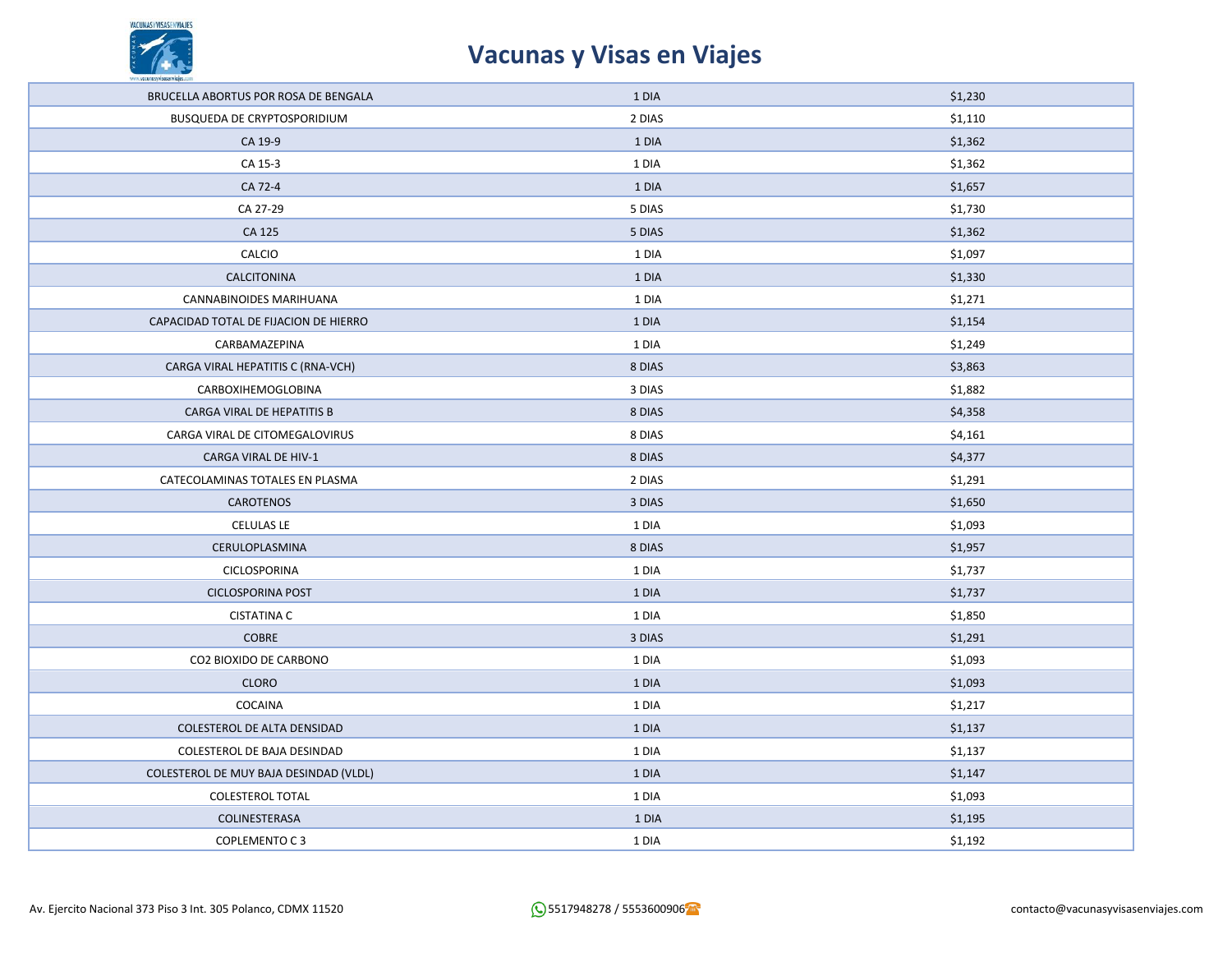

| <b>COMPLEMENTO C4</b>                                  | 1 DIA   | \$1,192 |
|--------------------------------------------------------|---------|---------|
| COMPLEMENTO EMOLITICO CH-50                            | 1 DIA   | \$1,249 |
| COOMBS DIRECTO (ANTICUERPOS ANTI-RH ERITROCITARIOS)    | 1 DIA   | \$1,137 |
| COMBS INDIRECTO (ANTICUERPOS ANTI- RH SERICOS)         | 1 DIA   | \$1,165 |
| <b>COPROLOGICO</b>                                     | 1 DIA   | \$1,118 |
| COPROCULTIVO                                           | 3 DIAS  | \$1,210 |
| COPROPARASITOSCOPICO DE UNA MUESTRA                    | 1 DIA   | \$1,082 |
| COPROPARASITOSCOPICO DE DOS MUESTRA                    | 1 DIA   | \$1,106 |
| COPROPARASITOSCOPICO DE TRES MUESTRA                   | 1 DIA   | \$1,133 |
| <b>CORTISOL MATUTINO</b>                               | 1 DIA   | \$1,169 |
| <b>CORTISOL VESPERTINO</b>                             | 1 DIA   | \$1,169 |
| CRATIN - FOSFOQUINASA (CPK)                            | 1 DIA   | \$1,175 |
| CREATININA                                             | 1 DIA   | \$1,073 |
| CRIOAGLUTININAS                                        | 3 DIAS  | \$1,195 |
| <b>CRIOBLOGULINAS</b>                                  | 2 DIAS  | \$1,210 |
| <b>CUENTA DE PLAQUETAS</b>                             | 1 DIA   | \$1,085 |
| <b>CULTIVO DE BAAR</b>                                 | 30 DIAS | \$1,231 |
| CULTIVO DE EXPECTORACION                               | 3 DIAS  | \$1,210 |
| CULTIVO DE ORINA (UROCULTIVO)                          | 3 DIAS  | \$1,210 |
| <b>CULTIVO DE SEMEN</b>                                | 3 DIAS  | \$1,210 |
| <b>CULTIVO VIBRION COLERA</b>                          | 4 DIAS  | \$1,313 |
| D"XILOSA                                               | 2 DIAS  | \$1,359 |
| DEHIDROEPIANDROSTERONA (DHEA)                          | 1 DIA   | \$1,214 |
| DEHIDROEPIANDROSTERONA SULFATO DHEA-S                  | 1 DIA   | \$1,214 |
| DESHIDROGENASA LACTICA (DHL)                           | 1 DIA   | \$1,122 |
| DTECCION DEL VIRUS DE EMSTEIN BARR POR PCR CUALITATIVO | 7 DIAS  | \$3,839 |
| DIFENIL H IDANTOINA (EPAMIN, FENITOINA)                | 1 DIA   | \$1,248 |
| <b>DIGOXINA</b>                                        | 1 DIA   | \$1,248 |
| DEHIDROTESTOSTERONA                                    | 1 DIA   | \$1,248 |
| <b>DIMEROD</b>                                         | 1 DIA   | \$1,330 |
| DOPAMINA EN PLASMA                                     | 2 DIAS  | \$1,291 |
| EMBARAZO DE DIAGNOSTICO PRECOZ                         | 1 DIA   | \$1,123 |
| EPSTEIN BARR IGG (CAPSIDE)                             | 1 DIA   | \$1,257 |
| EPSTEIN BARR IGM (CAPSIDE)                             | 1 DIA   | \$1,257 |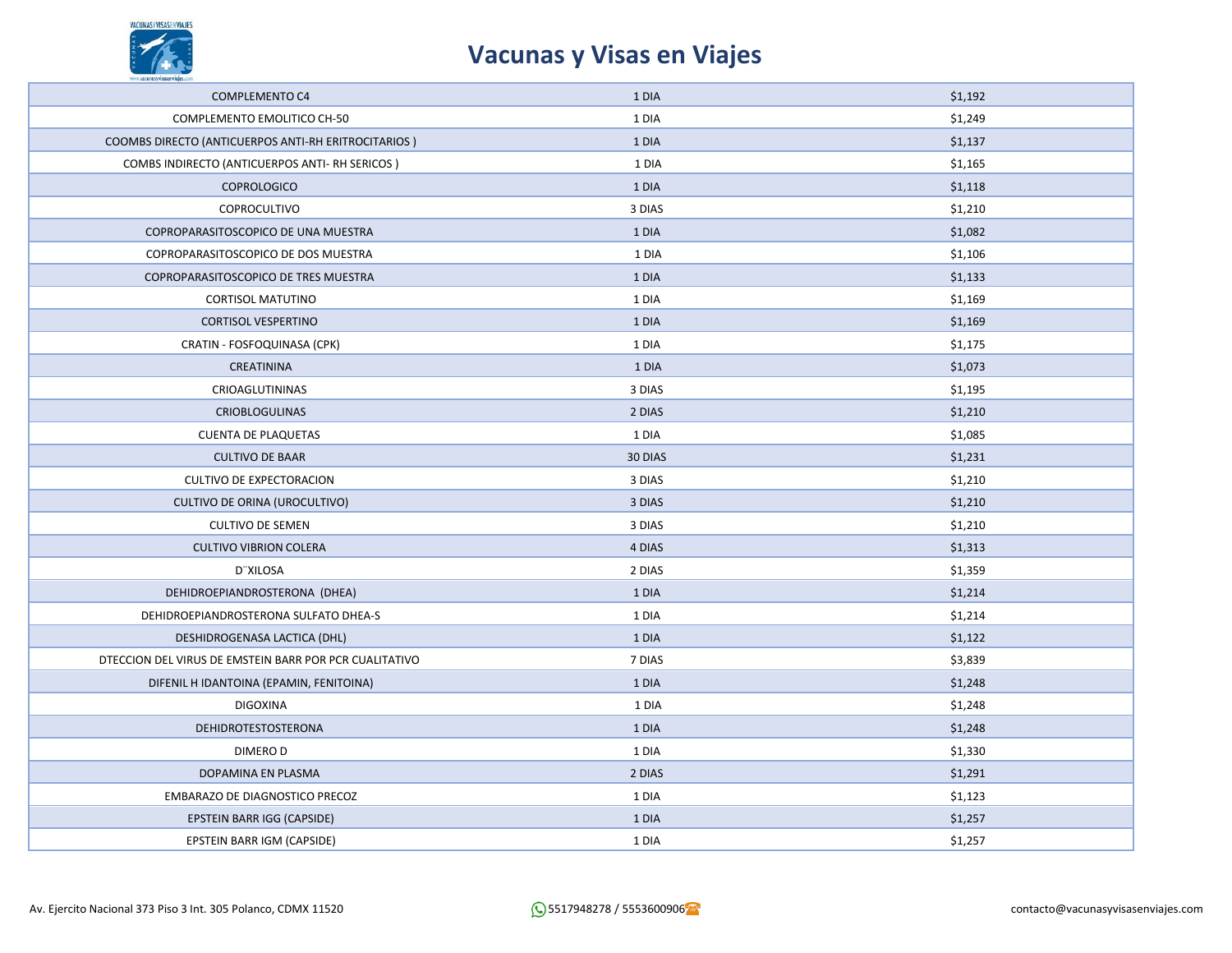

| <b>ESPERMATOBIOSCOPIA</b>                        | 1 DIA   | \$1,109 |
|--------------------------------------------------|---------|---------|
| ESPERMOCULTIVO                                   | 3 DIAS  | \$1,210 |
| <b>ESTRADIOL E 2</b>                             | 1 DIA   | \$1,175 |
| <b>ESTRIOL</b>                                   | 1 DIA   | \$1,231 |
| <b>ESTROGENOS TOTALES</b>                        | 1 DIA   | \$1,185 |
| EXAMEN GENERAL DE ORINA                          | 1 DIA   | \$1,085 |
| FACTOR II DE COAGULACION                         | 2 DIAS  | \$1,645 |
| FACTO V DE COAGULACION                           | 2 DIAS  | \$1,480 |
| FACTOR VII DE COAGULACION                        | 2 DIAS  | \$1,480 |
| FACTOR VIII DE COAGULACION                       | 2 DIAS  | \$1,480 |
| FACTOR VIII1 DE COAGULACION                      | 2 DIAS  | \$1,511 |
| FACTOR X DE COAGULACION                          | 2 DIAS  | \$1,480 |
| <b>FACTOR XI COAGULACION</b>                     | 2 DIAS  | \$1,480 |
| FACTOR XII DE COAGULACION                        | 2 DIAS  | \$1,480 |
| FACTOR REUMATOIDE LATEX                          | 1 DIA   | \$1,139 |
| FACTOR RAUMATOIDE CUANTITATIVO                   | 1 DIA   | \$1,233 |
| <b>FACTOR VON WILLEBRAND</b>                     | 10 DIAS | \$2,442 |
| FENITOINA (DIFENIL HIDANTOINA, EMAPIN)           | 1 DIA   | \$1,249 |
| FENOBARBITAL                                     | 1 DIA   | \$1,249 |
| <b>FOSFATASA ACIDA</b>                           | 1 DIA   | \$1,110 |
| <b>FERRITINA</b>                                 | 1 DIA   | \$1,205 |
| <b>FIBRINOGENO</b>                               | 1 DIA   | \$1,150 |
| FOSFATASA ALCALINA                               | 1 DIA   | \$1,090 |
| <b>FOSFOLIPIDOS</b>                              | 1 DIA   | \$1,137 |
| <b>FOSFORO</b>                                   | 1 DIA   | \$1,103 |
| FRACCION BETA DE LA GONADOTROFINA                | 1 DIA   | \$1,233 |
| FRACCION MB DE LA CPK                            | 1 DIA   | \$1,214 |
| <b>FRACCION PROSTATICA</b>                       | 1 DIA   | \$1,110 |
| FRUCTOSA EN SEMEN CUANTITATIVA                   | 1 DIA   | \$1,197 |
| GAMAGLUTAMILTRANSPEPTIDASA (GGT)                 | 1 DIA   | \$1,103 |
| <b>GASTRINA</b>                                  | 2 DIAS  | \$1,372 |
| <b>GENOTIPIFICACION DE HEPATITIS B PCR</b>       | 10 DIAS | \$4,221 |
| <b>GENOTIPIFICAION PARA VIRUS DE HEPATITIS C</b> | 8 DIAS  | \$4,895 |
| <b>GLUCOSA</b>                                   | 1 DIA   | \$1,073 |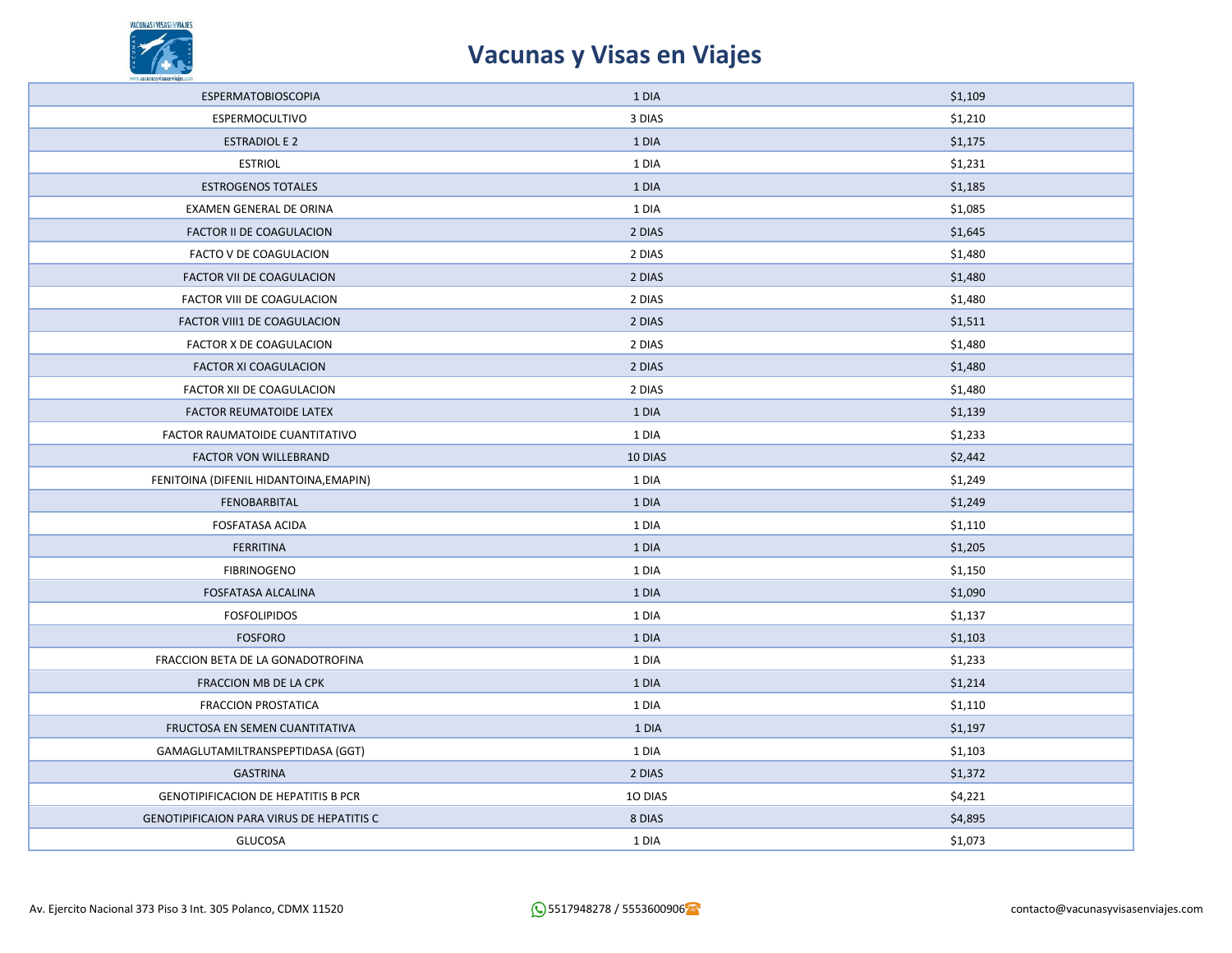

| GLUCOSA 6 FOSFATO DESHIDROGENASA            | 4 DIAS | \$1,254 |
|---------------------------------------------|--------|---------|
| GLUCOSA POSTPRANDIAL                        | 1 DIA  | \$1,073 |
| GONADOTROFINAS CORIONICAS CUALITATIVAS      | 1 DIA  | \$1,126 |
| <b>GRUPO SANGUINEO Y FACTOR RH</b>          | 1 DIA  | \$1,093 |
| <b>HAPTOGLOBINAS</b>                        | 1 DIA  | \$1,234 |
| HDL COLESTEROL                              | 1 DIA  | \$1,137 |
| HELICOBACTER PYLORI ANTOGENO EN HECES       | 1 DIA  | \$1,517 |
| HEMOGLOBINA GLUCOSILADA A1C                 | 1 DIA  | \$1,210 |
| HEPATITIS C VIRUS POR RNA POR PCR           | 8 DIAS | \$3,401 |
| <b>HGC BETA</b>                             | 1 DIA  | \$1,233 |
| <b>HIERRO</b>                               | 1 DIA  | \$1,166 |
| HIERRO CAPACIDADA DE FIJACION               | 1 DIA  | \$2,454 |
| HOMISISTEINA                                | 1 DIA  | \$1,384 |
| HORMONA ADRENOCORTICOTROFICA ACTH           | 1 DIA  | \$1,249 |
| HORMONA ANTIMÜLERIANA                       | 8 DIAS | \$2,091 |
| HORMONA ANTIDIURETICA (VASOPRESINA)         | 2 DIAS | \$1,231 |
|                                             | 1 DIA  | \$1,214 |
| HORMONA DE CRECIMIENTO                      |        |         |
| HORMONO DE CRECIMIENTO POST ESTIMULO        | 1 DIA  | \$1,214 |
| HORMONA DE CRECIMIENTO BASA Y POST ESTIMULO | 1 DIA  | \$1,373 |
| HOROMONA ESTIMULANTE DE LA TIROIDES (TSH)   | 1 DIA  | \$1,141 |
| HORMOMA FOLICULO ESTIMULANTE HFE            | 1 DIA  | \$1,170 |
| HORMONA LUTEINIZANTE                        | 1 DIA  | \$1,170 |
| IGF-1 SOMATOMEDINA C                        | 1 DIA  | \$1,410 |
| IGF VP-3                                    | 1 DIA  | \$1,410 |
| <b>INDICE ANTEROGENICO</b>                  | 1 DIA  | \$1,174 |
| INDICE DE TIROXINA LIBRE ITL                | 1 DIA  | \$1,154 |
| <b>INSULINA BASAL</b>                       | 1 DIA  | \$1,215 |
| INSULINA POSTPRANDIAL                       | 1 DIA  | \$1,215 |
| IN HIBINA A                                 | 1 DIA  | \$1,810 |
| INMUNOGLOBULINA A IGA                       | 1 DIA  | \$1,211 |
| INMUNOGLOBULINA B IGD                       | 2 DIAS | \$1,211 |
| ISOAGLUTININAS                              | 2 DIAS | \$1,165 |
| LAMOTRIGINA                                 | 8 DIAS | \$1,999 |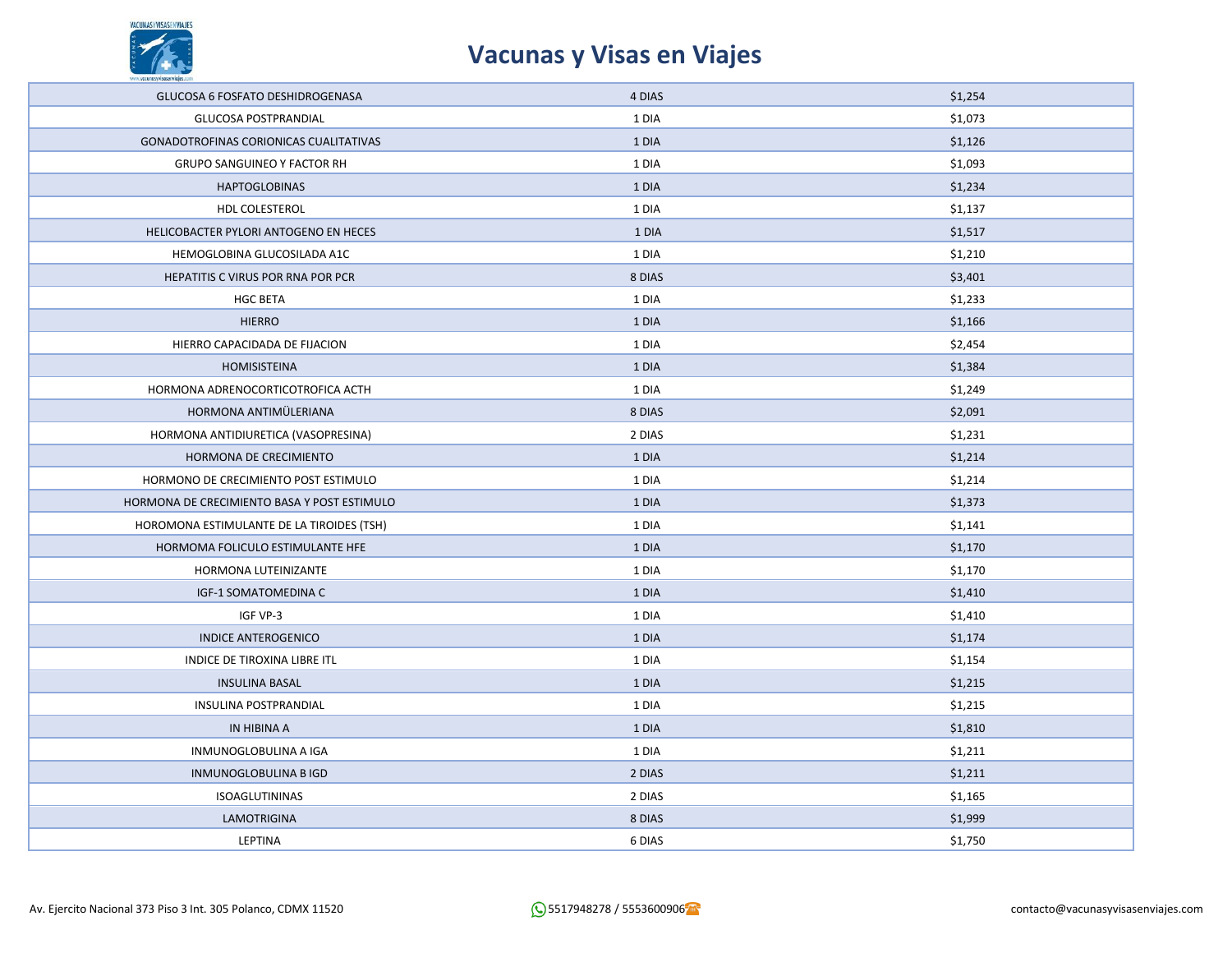

| LIPASA                               | 1 DIA   | \$1,190 |
|--------------------------------------|---------|---------|
| <b>LIPIDOS TOTALES</b>               | 1 DIA   | \$1,133 |
| LIPOPROTEINAS DE ALTA DENSIDAD DHL   | 1 DIA   | \$1,137 |
| LIPOPROTEINAS DE BAJA DHL            | 1 DIA   | \$1,137 |
| LIPOPROTEINAS DE MUY BAJA DENSIDAD   | 1 DIA   | \$1,147 |
| LISIS DE EUGLOBULINAS                | 2 DIA   | \$1,154 |
| <b>LITIO</b>                         | 1 DIA   | \$1,174 |
| LIVER-KIDNEY MICROSOME IGG (LKM-1)   | 8 DIAS  | \$1,169 |
| <b>MAGNESIO</b>                      | 1 DIA   | \$1,165 |
| MARCADOR DE HEPATITIS C              | 1 DIA   | \$1,319 |
| MARCADOR DE HEPATITIS DELTA          | 1 DIA   | \$1,345 |
| METANEFRINAS EN PLASMA               | 2 DIAS  | \$1,390 |
| METANFETAMINAS                       | 1 DIA   | \$1,217 |
| MICROALBUMINA EN ORINA               | 1 DIA   | \$1,218 |
| MORFINA EN ORINA                     | 1 DIA   | \$1,425 |
| MICOBACTERYUM TUBERCULOSIS PCR       | 5 DIAS  | \$1,784 |
| NITROGENO UREICO BUN                 | 1 DIA   | \$1,073 |
| NORADRENALINA EN PLASMA              | 2 DIAS  | \$1,291 |
| <b>OPIASEOS</b>                      | 1 DIA   | \$1,217 |
| OSMORALIDAD SERICA                   | 1 DIA   | \$1,162 |
| OSMORALIDAD URINARIA                 | 1 DIA   | \$1,162 |
| OSTEOCALCINA                         | 3 DIAS  | \$1,534 |
| OXCARVAZEPINA                        | 10 DIAS | \$1,217 |
| PARATHORMONA                         | 1 DIA   | \$1,351 |
| PAULBUNELL (ANTICUERPOS HETEROFILOS) | 1 DIA   | \$1,165 |
| PENISILLOYL G                        | 3 DIAS  | \$1,530 |
| PENISILLOYL V                        | 3 DIAS  | \$1,530 |
| PEPTIDO C                            | 1 DIA   | \$1,230 |
| PEPTIDO NATRIUREICO CEREBRAL         | 9 DIAS  | \$1,589 |
| PLASMODIUM (BOTA GRUESA)             | 1 DIA   | \$1,093 |
| PLOMO EN SANGRE                      | 3 DIAS  | \$1,410 |
| PORFIRINAS EN ORINA                  | 3 DIAS  | \$1,174 |
| <b>POTASIO</b>                       | 1 DIA   | \$1,033 |
| PREALBUMINA                          | 2 DIAS  | \$1,384 |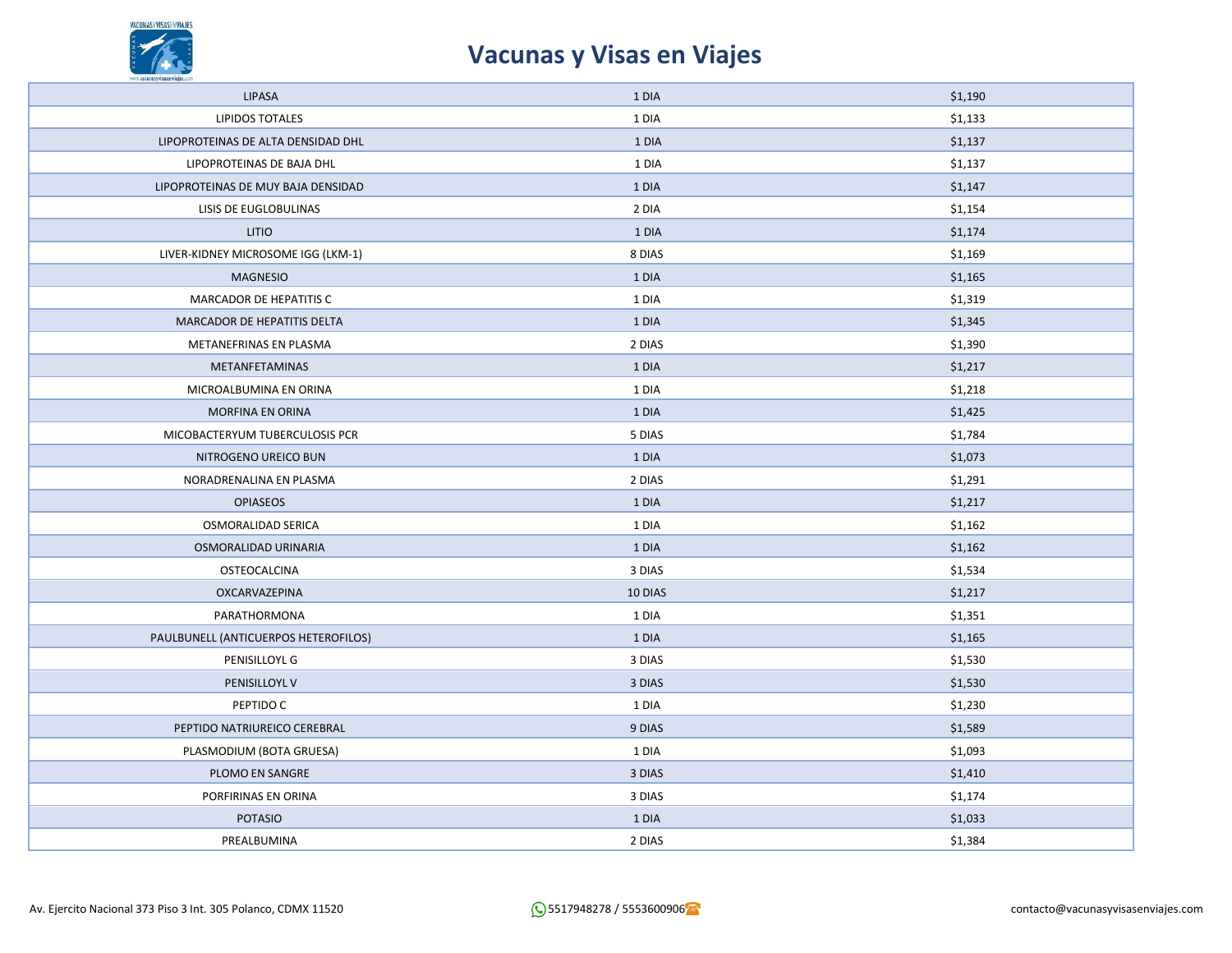

| PRO-INSULINA                                          | 10 DIAS | \$2,819 |
|-------------------------------------------------------|---------|---------|
| PRO-CALCITONINA                                       | 1 DIA   | \$1,343 |
| PROGESTERONA                                          | 1 DIA   | \$1,170 |
| PROLACTINA                                            | 1 DIA   | \$1,170 |
| PROTEINA C DE LA COAGULACION                          | 1 DIA   | \$1,785 |
| PROTEINA C REACTIVA                                   | 1 DIA   | \$1,139 |
| PROTEINA C REACTIVA CUANTITATIVA                      | 1 DIA   | \$1,233 |
| PROTEINA C REACTIVA ULTRA SENSIBLE                    | 1 DIA   | \$1,218 |
| PROTEINA S DE COAGULACION                             | 1 DIA   | \$1,784 |
| PROTEINAS TOTALES SERICAS                             | 1 DIA   | \$1,093 |
| PRUEBA DE CALDERON (ANTICUERPOS TUBERCULOSIS)         | 1 DIA   | \$1,277 |
| PRUEBA DE CHAGAS (ANTICUERPOS ANTI-TRYPANOSOMA CRUZI) | 1 DIA   | \$1,313 |
| PRUEBA DE EMBARAZO                                    | 1 DIA   | \$1,123 |
| PRUEBA DE FRANKLIN (ANTICUERPOS ESPERMATICOS)         | 2 DIAS  | \$1,174 |
| PRUEBA DE HAM                                         | 2 DIAS  | \$1,250 |
| QUIMICA SANGUINEA 24 ELEMENTOS                        | 1 DIA   | \$1,256 |
| QUIMICA SANGUINEA 27 ELEMENTOS                        | 1 DIA   | \$1,292 |
| QUIMICA SANGUINEA 33 ELEMENTOS                        | 1 DIA   | \$1,306 |
| QUIMICA SANGUINEA 35 ELEMENTOS                        | 1 DIA   | \$1,581 |
| QUIMICA SANGUINEA 48 ELEMENTOS                        | 1 DIA   | \$1,571 |
| <b>REACCIONES FEBRILES</b>                            | 1 DIA   | \$1,126 |
| RELACION BUN-CREATININA                               | 1 DIA   | \$1,110 |
| RELACION CALCIO-CREATININA                            | 1 DIA   | \$1,110 |
| RENINA EN PLASMA                                      | 1 DIA   | \$1,243 |
| <b>RETICULOCITOS</b>                                  | 1 DIA   | \$1,085 |
| ROTAVIRUS                                             | 1 DIA   | \$1,247 |
| SANGRE OCULTA EN HECES                                | 1 DIA   | \$1,110 |
| SEDIMENTACION GLOBULAR                                | 1 DIA   | \$1,083 |
| SEROAMEBA (ANTICUERPOS ANTI-AMIBIANOS)                | 1 DIA   | \$1,154 |
| SEROTONINA                                            | 8 DIAS  | \$2,131 |
| SODIO                                                 | 1 DIA   | \$1,093 |
| SOMATOMEDINA C (IGF-1)                                | 1 DIA   | \$1,410 |
| <b>T3 CAPTACION</b>                                   | 1 DIA   | \$1,141 |
| T3 LIBRE                                              | 1 DIA   | \$1,146 |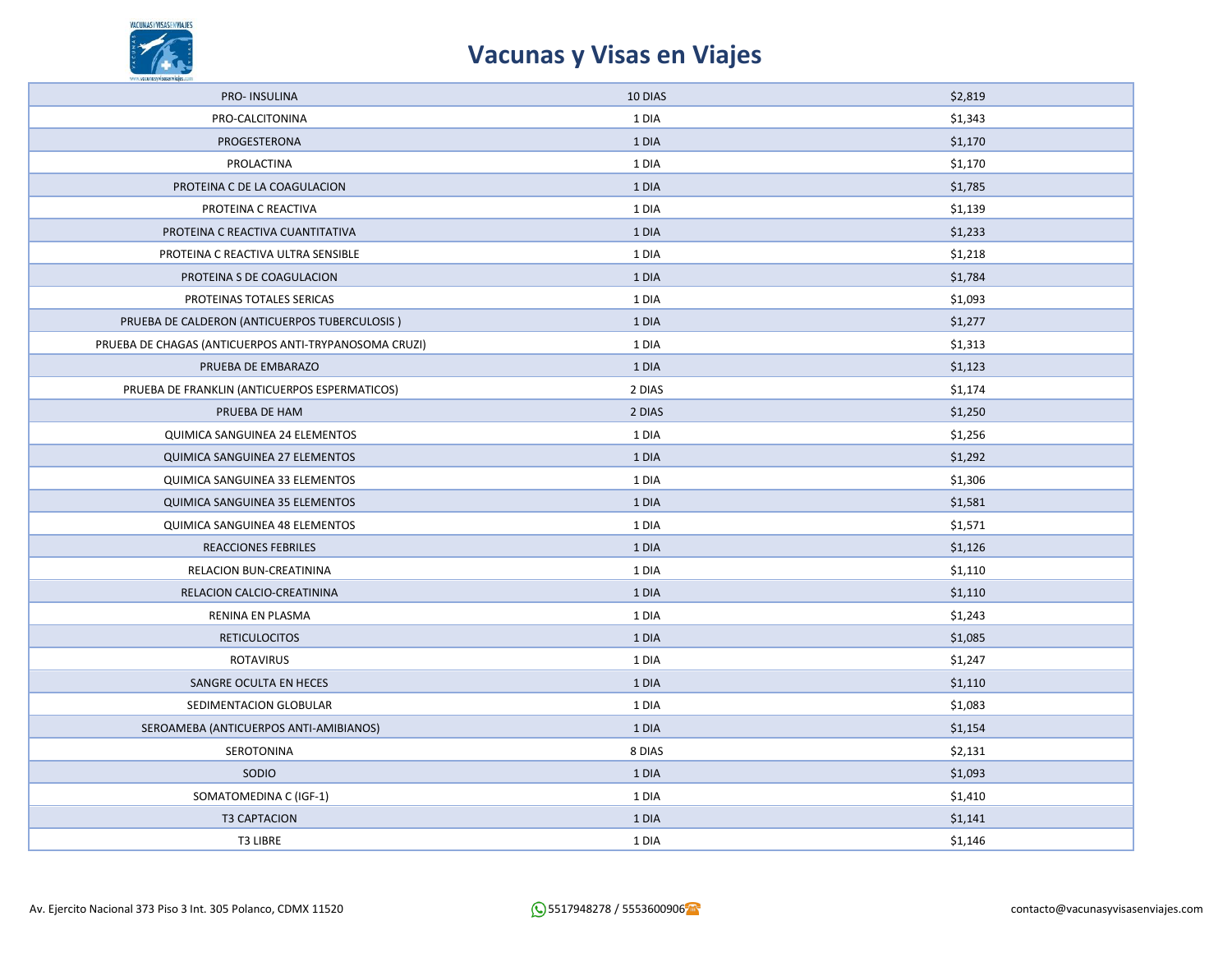

| <b>T3 TOTAL</b>                                  | 1 DIA  | \$1,173 |
|--------------------------------------------------|--------|---------|
| <b>T4 TIROXINA</b>                               | 1 DIA  | \$1,173 |
| T 4 LIBRE (TIROXINA LIBRE)                       | 1 DIA  | \$1,173 |
| T4 YODO                                          | 1 DIA  | \$1,173 |
| <b>TRACOLIMUS</b>                                | 8 DIAS | \$1,984 |
| TEOFILINA-AMINOFILINA                            | 1 DIA  | \$1,259 |
| <b>TESTOSTERONA</b>                              | 1 DIA  | \$1,175 |
| <b>TESTOTERONA LIBRE</b>                         | 1 DIA  | \$1,194 |
| TIAMINA (VITAMINA B1)                            | 3 DIAS | \$1,337 |
| TIEMPO DE COAGULACION PLASMA RECALCIFICADO       | 1 DIA  | \$1,137 |
| TIEMPO DE PROTROMBINA TP                         | 1 DIA  | \$1,110 |
| TIEMPO DE TROMBINA TT                            | 1 DIA  | \$1,137 |
| TIEMPO PARCIAL DE TROMBOPLASTINA TPT             | 1 DIA  | \$1,110 |
| TIROGLOBULINA                                    | 1 DIA  | \$1,246 |
| <b>TOPIRAMATO</b>                                | 8 DIAS | \$1,984 |
| TOXINA A + B Y ANTIGENO DE CLOSTRIDIUM DIFFICILE | 9 DIAS | \$2,033 |
| TRANSAMINASA G OXALACETICA AST                   | 1 DIA  | \$1,113 |
| TRANSAMINASA G PIRUVICA ALT                      | 1 DIA  | \$1,113 |
| TRANSFERRINA                                     | 1 DIA  | \$1,230 |
| <b>TRIGLICERIDOS</b>                             | 1 DIA  | \$1,117 |
| TRIPSINA ACTVIDAD                                | 2 DIAS | \$1,126 |
| UREA                                             | 1 DIA  | \$1,073 |
| UROCULTIVO CULTIVO DE ORINA                      | 3 DIAS | \$1,210 |
| <b>VDRL</b>                                      | 1 DIA  | \$1,115 |
| VANCOMICINA                                      | 6 DIAS | \$2,143 |
| VIRUS DE INFLUENZA DE H1N1                       | 3 DIAS | \$2,918 |
| VITAMINA A                                       | 3 DIAS | \$1,409 |
| VITAMINA B1 (TIAMINA)                            | 3 DIAS | \$1,337 |
| <b>VITAMINA B6</b>                               | 8 DIAS | \$2,558 |
| VITAMINA B12                                     | 1 DIA  | \$1,254 |
| <b>VITAMINAD</b>                                 | 1 DIA  | \$1,373 |
| <b>VITAMINA E</b>                                | 8 DIAS | \$2,558 |
| <b>WAALER ROSE</b>                               | 1 DIA  | \$1,165 |
| YODO BUTANOLICO                                  | 1 DIA  | \$1,126 |